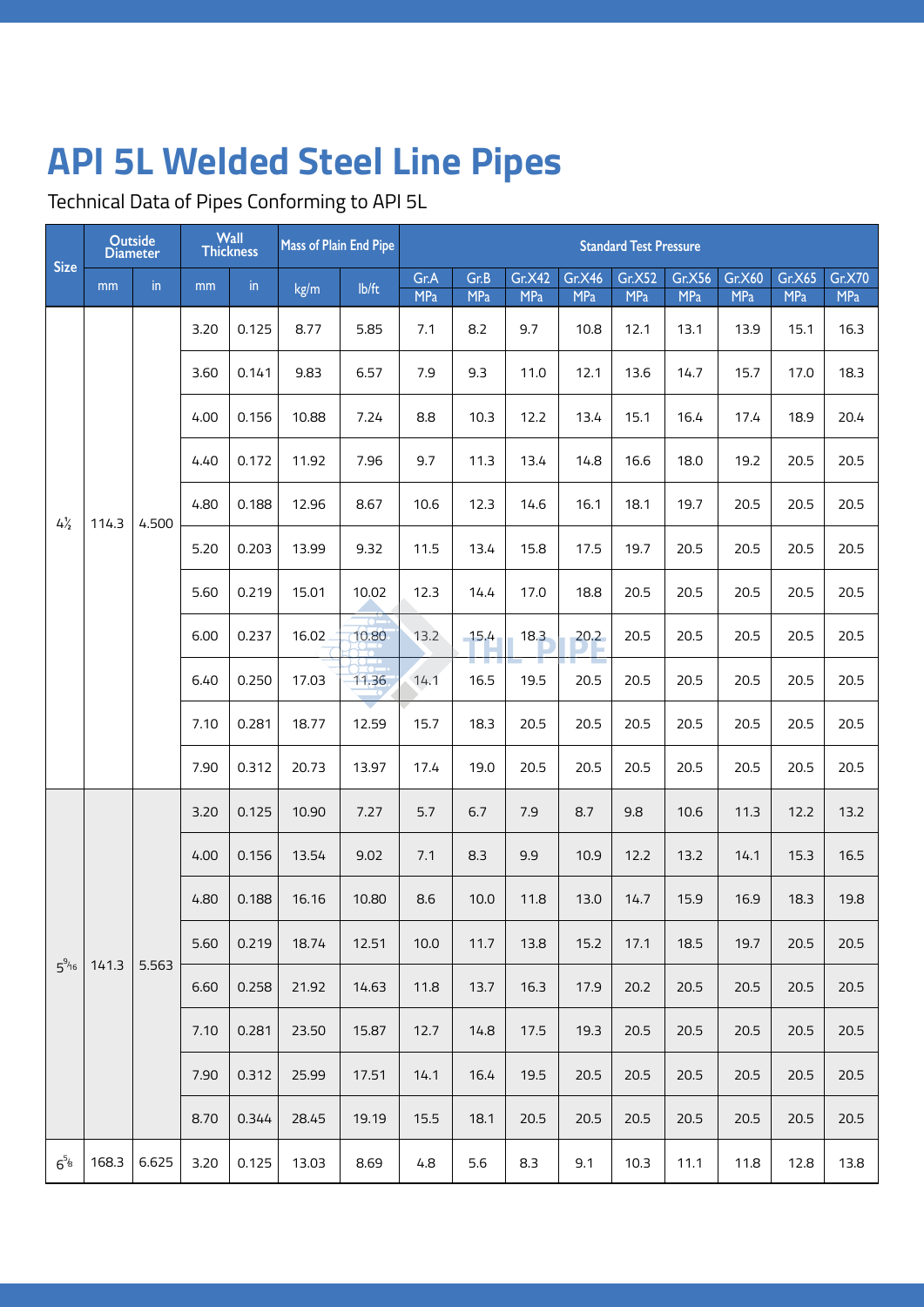Technical Data of Pipes Conforming to API 5L

|             | <b>Outside</b><br><b>Diameter</b> |               |      | Wall<br>Thickness (mm) |                                  | Weight per Unit<br>Length (Plain End) |                    | <b>Standard Test Pressure</b><br>Gr.X42 Gr.X46 Gr.X52 Gr.X56 Gr.X60 Gr.X65 Gr.X70 |            |      |      |      |      |      |      |  |
|-------------|-----------------------------------|---------------|------|------------------------|----------------------------------|---------------------------------------|--------------------|-----------------------------------------------------------------------------------|------------|------|------|------|------|------|------|--|
| <b>Size</b> | mm                                | $\mathsf{in}$ | mm   | $\mathsf{in}$          | kg/m                             | $I\rightarrow I$                      | Gr.A<br><b>MPa</b> | Gr.B<br><b>MPa</b>                                                                | <b>MPa</b> | MPa  | MPa  | MPa  | MPa  | MPa  | MPa  |  |
|             |                                   |               | 3.60 | 0.141                  | 14.62                            | 9.77                                  | 5.4                | 6.3                                                                               | 9.3        | 10.3 | 11.6 | 12.5 | 13.3 | 14.4 | 15.6 |  |
|             |                                   |               | 4.00 | 0.156                  | 16.21                            | 10.79                                 | 6.0                | 7.0                                                                               | 10.3       | 11.4 | 12.8 | 13.9 | 14.8 | 16.0 | 17.3 |  |
|             |                                   |               | 4.40 | 0.172                  | 17.78                            | 11.87                                 | 6.6                | 7.7                                                                               | 11.4       | 12.5 | 14.1 | 15.3 | 16.3 | 17.6 | 19.0 |  |
|             |                                   |               | 4.80 | 0.188                  | 19.35                            | 12.94                                 | 7.2                | 8.4                                                                               | 12.4       | 13.7 | 15.4 | 16.7 | 17.8 | 19.3 | 20.5 |  |
| $6^{5/6}$   | 168.3   6.625                     |               | 5.20 | 0.203                  | 20.91                            | 13.94                                 | 7.8                | 9.1                                                                               | 13.4       | 14.8 | 16.7 | 18.1 | 19.2 | 20.5 | 20.5 |  |
|             |                                   |               | 5.60 | 0.219                  | 22.47                            | 15.00                                 | 8.4                | 9.8                                                                               | 14.5       | 16.0 | 18.0 | 19.5 | 20.5 | 20.5 | 20.5 |  |
|             |                                   |               | 6.40 | 0.250                  | 25.55                            | 17.04                                 | 9.6                | 11.2                                                                              | 16.5       | 18.3 | 20.5 | 20.5 | 20.5 | 20.5 | 20.5 |  |
|             |                                   |               | 7.10 | 0.280                  | 28.22                            | 18.99                                 | 10.6               | 12.4                                                                              | 18.4       | 20.2 | 20.5 | 20.5 | 20.5 | 20.5 | 20.5 |  |
|             |                                   |               | 7.90 |                        | $0.312$ 31.25                    | 21.06                                 | 11.8               | 13.8                                                                              | 20.4       | 20.5 | 20.5 | 20.5 | 20.5 | 20.5 | 20.5 |  |
|             |                                   |               | 8.70 | 0.344                  | 34.24                            | 23.10                                 | 13.0               | 15.2                                                                              | 20.5       | 20.5 | 20.5 | 20.5 | 20.5 | 20.5 | 20.5 |  |
|             |                                   |               | 9.50 | 0.375                  | 37.20                            | 25.05                                 | 14.2               | 16.6                                                                              | 20.5       | 20.5 | 20.5 | 20.5 | 20.5 | 20.5 | 20.5 |  |
|             |                                   |               | 3.20 | 0.125                  | 17.04                            | 11.36                                 | 3.7                | 4.3                                                                               | 6.4        | 7.0  | 7.9  | 8.5  | 9.1  | 9.9  | 10.6 |  |
|             |                                   |               | 4.00 | 0.156                  | 21.22                            | 14.12                                 | 4.6                | 5.4                                                                               | 7.9        | 8.8  | 9.9  | 10.7 | 11.4 | 12.3 | 13.3 |  |
|             |                                   |               | 4.80 | 0.188                  | 25.37                            | 16.96                                 | 5.5                | 6.4                                                                               | 9.5        | 10.5 | 11.8 | 12.8 | 13.6 | 14.8 | 15.9 |  |
|             |                                   |               |      |                        | $5.20$   0.203   27.43           | 18.28                                 | 6.0                | 7.0                                                                               | 10.3       | 11.4 | 12.8 | 13.9 | 14.8 | 16.0 | 17.3 |  |
|             | $8^{5/6}$ 219.1 8.625             |               |      |                        | $5.60$ 0.219 29.48               | 19.68                                 | 6.4                | 7.5                                                                               | 11.1       | 12.3 | 13.8 | 15.0 | 15.9 | 17.3 | 18.6 |  |
|             |                                   |               |      |                        | $6.40$   0.250   33.57           | 22.38                                 | 7.4                | 8.6                                                                               | 12.7       | 14.0 | 15.8 | 17.1 | 18.2 | 19.7 | 20.5 |  |
|             |                                   |               |      | 7.00   0.277           | 36.61                            | 24.72                                 | 8.1                | 9.4                                                                               | 13.9       | 15.3 | 17.3 | 18.7 | 19.9 | 20.5 | 20.5 |  |
|             |                                   |               |      |                        | 7.90 $\vert$ 0.312 $\vert$ 41.14 | 27.73                                 | 9.1                | 10.6                                                                              | 15.7       | 17.3 | 19.5 | 20.5 | 20.5 | 20.5 | 20.5 |  |
|             |                                   |               |      |                        | 8.20   0.322   42.65             | 28.58                                 | 9.4                | 11.0                                                                              | 16.3       | 18.0 | 20.2 | 20.5 | 20.5 | 20.5 | 20.5 |  |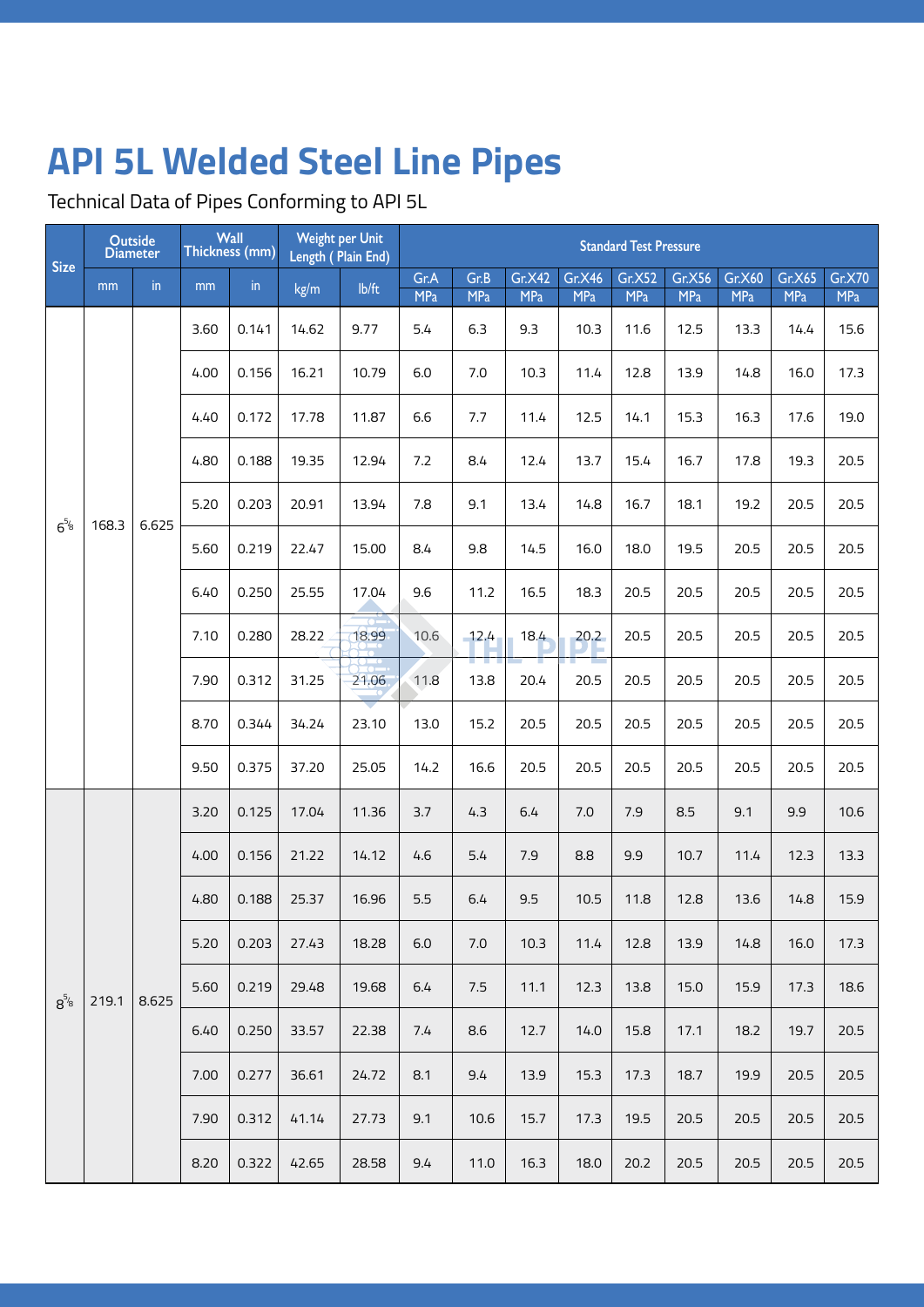Technical Data of Pipes Conforming to API 5L

|             |       | <b>Outside</b><br><b>Diameter</b> |      | Wall<br><b>Thickness</b> |       | Mass of Plain End Pipe |                    |                                      |                      |                             | <b>Standard Test Pressure</b> |                      |                             |                      |                      |
|-------------|-------|-----------------------------------|------|--------------------------|-------|------------------------|--------------------|--------------------------------------|----------------------|-----------------------------|-------------------------------|----------------------|-----------------------------|----------------------|----------------------|
| <b>Size</b> | mm    | in                                | mm   | $\mathsf{in}$            | kg/m  | lb/ft                  | Gr.A<br><b>MPa</b> | Gr.B<br><b>MPa</b>                   | Gr.X42<br><b>MPa</b> | <b>Gr.X46</b><br><b>MPa</b> | Gr.X52<br><b>MPa</b>          | Gr.X56<br><b>MPa</b> | <b>Gr.X60</b><br><b>MPa</b> | Gr.X65<br><b>MPa</b> | Gr.X70<br><b>MPa</b> |
| $8^{5/8}$   | 219.1 | 8.625                             | 8.7  | 0.344                    | 45.14 | 30.45                  | 10.0               | 11.7                                 | 17.3                 | 19.1                        | 20.5                          | 20.5                 | 20.5                        | 20.5                 | 20.5                 |
|             |       |                                   | 9.5  | 0.375                    | 49.10 | 33.07                  | 10.9               | 12.7                                 | 18.9                 | 20.5                        | 20.5                          | 20.5                 | 20.5                        | 20.5                 | 20.5                 |
|             |       |                                   | 4.0  | 0.156                    | 26.54 | 17.67                  | 3.7                | 4.3                                  | 7.2                  | 8.0                         | 9.0                           | 9.7                  | 10.3                        | 11.2                 | 12.1                 |
|             |       |                                   | 4.8  | 0.188                    | 31.76 | 21.23                  | 4.4                | 5.2                                  | 8.7                  | 9.6                         | 10.8                          | 11.7                 | 12.4                        | 13.4                 | 14.5                 |
|             |       |                                   | 5.2  | 0.203                    | 34.35 | 22.89                  | 4.8                | 5.6                                  | 9.4                  | 10.4                        | 11.7                          | 12.6                 | 13.4                        | 14.6                 | 15.7                 |
|             |       |                                   | 5.6  | 0.219                    | 36.94 | 24.65                  | 5.2                | 6.0                                  | 10.1                 | 11.2                        | 12.5                          | 13.6                 | 14.5                        | 15.7                 | 16.9                 |
| $10^{3/4}$  |       | 273.1 10.750                      | 6.4  | 0.250                    | 42.09 | 28.06                  | 5.9                | 6.9                                  | 11.6                 | 12.7                        | 14.3                          | 15.5                 | 16.5                        | 17.9                 | 19.3                 |
|             |       |                                   | 7.1  | 0.279                    | 46.57 | 31.23                  | 6.6                | 7.6                                  | 12.8                 | 14.1                        | 15.9                          | 17.2                 | 18.3                        | 19.9                 | 20.5                 |
|             |       |                                   | 7.8  | 0.307                    | 51.03 | 34.27                  | 7.2                | <b>The Contract of Street</b><br>8.4 | 14.1                 | 15.5                        | 17.5                          | 18.9                 | 20.1                        | 20.5                 | 20.5                 |
|             |       |                                   | 8.7  | 0.344                    | 56.72 | 38.27                  | 8.0                | 9.4                                  | 15.7                 | 17.3                        | 19.5                          | 20.5                 | 20.5                        | 20.5                 | 20.5                 |
|             |       |                                   | 9.3  | 0.365                    | 60.50 | 40.52                  | 8.6                | 10.0                                 | 16.8                 | 18.5                        | 20.5                          | 20.5                 | 20.5                        | 20.5                 | 20.5                 |
|             |       |                                   | 11.1 | 0.438                    | 71.72 | 48.28                  | 10.2               | 11.9                                 | 20.0                 | 20.5                        | 20.5                          | 20.5                 | 20.5                        | 20.5                 | 20.5                 |
|             |       |                                   | 4.4  | 0.172                    | 34.67 | 23.13                  | 3.4                | 4.0                                  | 6.7                  | 7.4                         | 8.3                           | 9.0                  | 9.6                         | 10.4                 | 11.2                 |
|             |       |                                   | 4.8  | 0.188                    | 37.77 | 25.25                  | 3.7                | 4.4                                  | 7.3                  | 8.1                         | 9.1                           | 9.8                  | 10.5                        | 11.3                 | 12.2                 |
|             |       |                                   | 5.2  | 0.203                    | 40.87 | 27.23                  | 4.0                | 4.7                                  | 7.9                  | 8.7                         | 9.8                           | 10.6                 | 11.3                        | 12.3                 | 13.2                 |
|             |       |                                   | 5.6  | 0.219                    | 43.96 | 29.34                  | 4.4                | 5.1                                  | 8.5                  | 9.4                         | 10.6                          | 11.5                 | 12.2                        | 13.2                 | 14.3                 |
| $12^{3/4}$  |       | 323.9 12.750                      | 6.4  | 0.250                    | 50.11 | 33.41                  | 5.0                | 5.8                                  | 9.7                  | 10.7                        | 12.1                          | 13.1                 | 13.9                        | 15.1                 | 16.3                 |
|             |       |                                   | 7.1  | 0.281                    | 55.47 | 37.46                  | 5.5                | $6.4$                                | 10.8                 | 11.9                        | 13.4                          | 14.5                 | 15.5                        | 16.8                 | 18.1                 |
|             |       |                                   | 7.9  | 0.312                    | 61.56 | 41.48                  | 6.1                | 7.2                                  | 12.0                 | 13.3                        | 14.9                          | 16.2                 | 17.2                        | 18.7                 | 20.1                 |
|             |       |                                   | 8.4  | 0.330                    | 65.35 | 43.81                  | 6.5                | 7.6                                  | 12.8                 | 14.1                        | 15.9                          | 17.2                 | 18.3                        | 19.8                 | 20.5                 |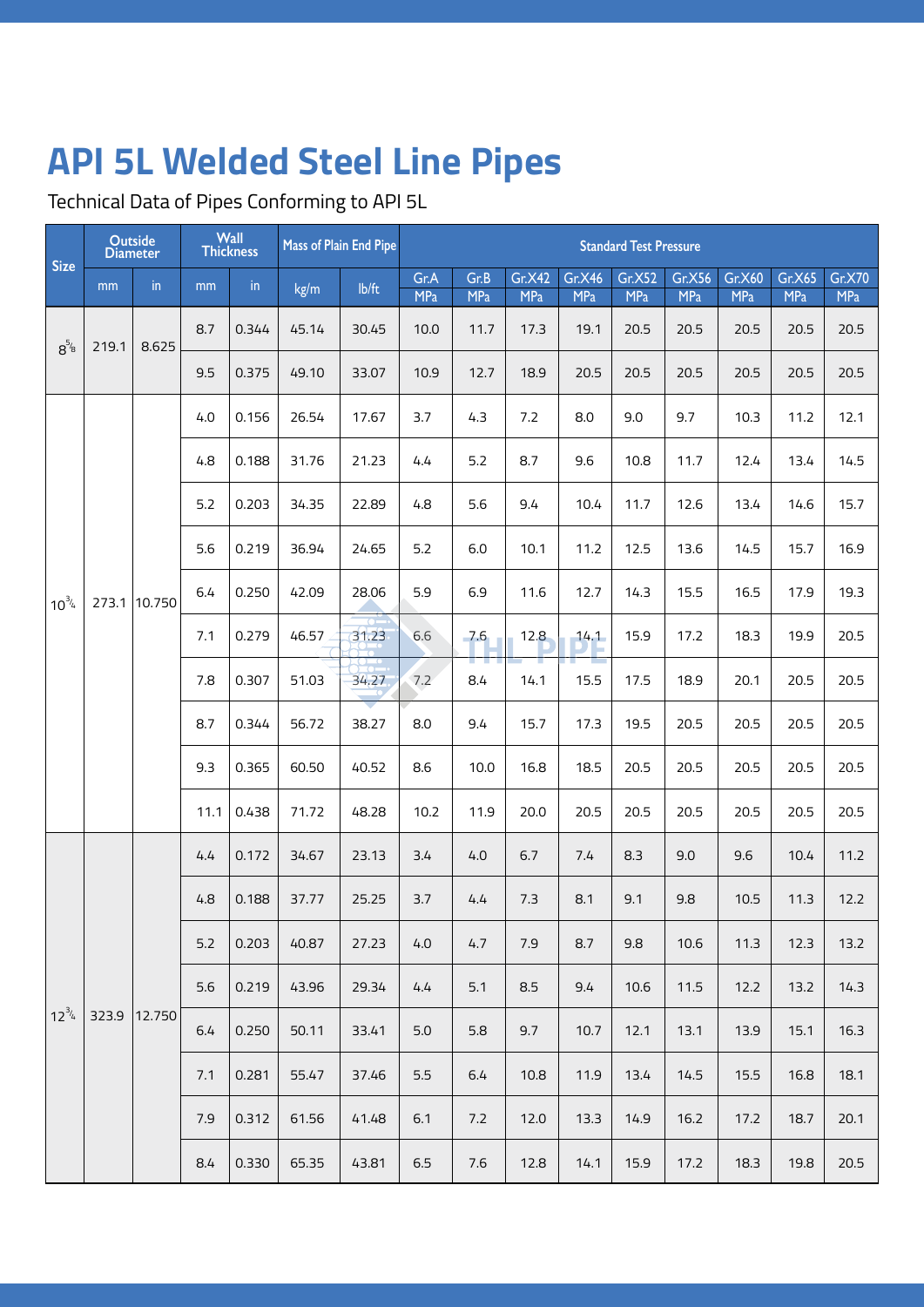Technical Data of Pipes Conforming to API 5L

| <b>Size</b> | <b>Outside</b><br>Diameter |                |      |               |       | Wall Weight per Unit<br>Thickness (mm) Length ( Plain End) |                    |             |                           |            | <b>Standard Test Pressure</b> |      |                                                            |      |                 |
|-------------|----------------------------|----------------|------|---------------|-------|------------------------------------------------------------|--------------------|-------------|---------------------------|------------|-------------------------------|------|------------------------------------------------------------|------|-----------------|
|             | mm                         | $\blacksquare$ | mm   | $\mathsf{in}$ | kg/m  | lb/ft                                                      | Gr.A<br><b>MPa</b> | Gr.B<br>MPa | Gr.X42<br>MP <sub>a</sub> | <b>MPa</b> | MPa                           | MPa  | Gr.X46   Gr.X52   Gr.X56   Gr.X60   Gr.X65   Gr.X70<br>MPa | MPa  | $M_{\text{Pa}}$ |
|             |                            |                | 8.70 | 0.344         | 67.62 | 45.62                                                      | 6.8                | 7.9         | 13.2                      | 14.6       | 16.4                          | 17.8 | 18.9                                                       | 20.5 | 20.5            |
|             |                            |                |      | 9.50   0.375  | 73.65 | 49.61                                                      | 7.4                | 8.6         | 14.5                      | 16.0       | 17.9                          | 19.4 | 20.5                                                       | 20.5 | 20.5            |
|             |                            |                |      | 10.30   0.406 | 79.65 | 53.57                                                      | 8.0                | 9.3         | 15.7                      | 17.3       | 19.5                          | 20.5 | 20.5                                                       | 20.5 | 20.5            |
|             |                            |                |      | 11.10   0.438 | 85.62 | 57.65                                                      | 8.6                | 10.1        | 16.9                      | 18.6       | 20.5                          | 20.5 | 20.5                                                       | 20.5 | 20.5            |

### **Tolerances :**

## **1) Outside Diameter of Body & Ends:**

| <b>Specified Outside Diameter</b> | $\blacksquare$<br>. .<br><b>Body Tolerances</b>              | $\mathsf{Ends}$ Tolerances                         |                     | Out -of-roundness tolerances<br>mm(in) |
|-----------------------------------|--------------------------------------------------------------|----------------------------------------------------|---------------------|----------------------------------------|
| D<br>mm(in)                       | .mm(in)<br>$\blacksquare \bullet \blacksquare \bullet$<br>•= |                                                    | Pipe except the end | Pipe end                               |
| 114.3 (4.500) to 168.3 (6.625)    | ±0.0075D                                                     | $-0.4$ (0.016) to $+1.6$ (0.063)                   | $0.020$ D for       | $0.015$ D for                          |
| $> 168.3(6.625)$ to 610(24.000)   | $\pm$ 0.0075 D, but maximum<br>of $\pm$ 3.2 (0.0125)         | $\pm$ 0.005 D, but maximum<br>of $\pm$ 1.6 (0.063) | $D/t \leq 75$       | $D/t \leq 75$                          |

## **2) Thickness Tolerances mm(in) : 3) Mass Tolerances :**

| $\leq 5.0(0.197) = \pm 0.5(0.020)$             | a) for pipe in grade $A25 = +10.0\%$ , - 5.0 % of nominal mass |
|------------------------------------------------|----------------------------------------------------------------|
| $>$ 5.0(0.197) to $<$ 15.0(0.591) = $\pm$ 0.1t | b) for all other pipes = $+10.0\%$ , - 3.5 % of nominal mass   |
| (where $t =$ wall thickness)                   | c) mass of 18 tonnes or more = $-1.75%$                        |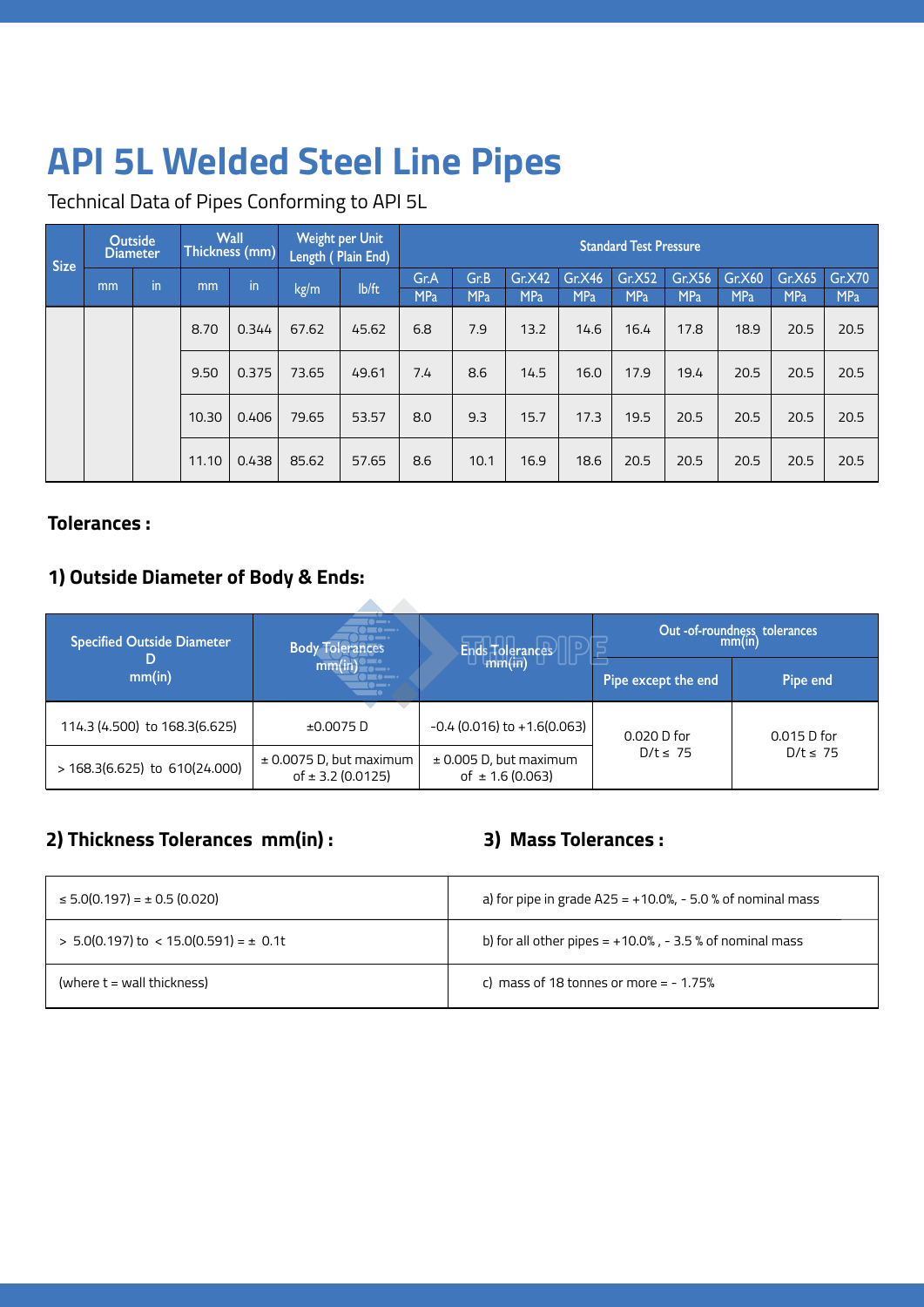Technical Data of Pipes Conforming to API 5L

## **Mechanical Properties( Tensile):**

| <b>PSL I Pipe</b>          | Gr. A<br>or L <sub>210</sub> | Gr. B<br>or L245            | Gr. X42<br>or L290                                                                                                                   | <b>Gr. X46</b><br>or L320 | Gr. X52<br>or L360 | Gr. X56<br>or L390 | Gr. X60<br>or $L415$ | Gr. X65<br>or L450 | <b>Gr. X70</b><br>or L485 |
|----------------------------|------------------------------|-----------------------------|--------------------------------------------------------------------------------------------------------------------------------------|---------------------------|--------------------|--------------------|----------------------|--------------------|---------------------------|
| Yield Strength MPa (min)   | 210                          | 245                         | 290                                                                                                                                  | 320                       | 360                | 390                | 415                  | 450                | 485                       |
| Tensile Strength MPa (min) | 335                          | 415                         | 415                                                                                                                                  | 435                       | 460                | 490                | 520                  | 535                | 570                       |
| Elongation % minimum       |                              | specified tensile strength) | Min .Elong. shall be determined by $A_{\epsilon}$ = 1940 A <sup>02</sup> / U <sup>0.9</sup> (Where A= Area of test specimen, U= Min. |                           |                    |                    |                      |                    |                           |

| <b>PSL 2 Pipe</b>                                                                               | Gr. B<br>or L245 | Gr. X42<br>or L290                   | Gr. X46<br>or L320 | <b>Gr. X52</b><br>or L360 $\,$                                                                                                      | Gr. X56<br>or L390 | Gr. X60<br>or $L415$ | Gr. X65<br>or L450 | <b>Gr. X70</b><br>or L485 | <b>Gr. X80</b><br>or L555 |
|-------------------------------------------------------------------------------------------------|------------------|--------------------------------------|--------------------|-------------------------------------------------------------------------------------------------------------------------------------|--------------------|----------------------|--------------------|---------------------------|---------------------------|
| Yield Strength MPa (min)                                                                        |                  | $245 - 450$ <sup>e</sup>   290 - 495 | $320 - 525$        | $360 - 530$                                                                                                                         | $390 - 545$        | $415 - 565$          | $450 - 600$        |                           | 485 - 635   555 - 705     |
| Tensile Strength MPa (min)                                                                      | $415 - 655$      | $415 - 655$                          | 435 - 655          | 460 - 760                                                                                                                           | 490 - 760          | $520 - 760$          | 535 - 760          |                           | 570 - 760   625 - 825     |
| Elongation % minimum                                                                            |                  | specified tensile strength)          |                    | Min .Elong. shall be determined by A <sub>i</sub> = 1940 A <sup>o2</sup> / U <sup>o9</sup> (Where A= Area of test specimen, U= Min. |                    |                      |                    |                           |                           |
| Ratio (YS/TS) Max.                                                                              |                  |                                      | <b>TAXABLE</b>     |                                                                                                                                     | 0.93               |                      |                    |                           |                           |
| e = For pipe requiring longitudinal testing, the maximum yield strength shall be $\leq 495$ Mpa |                  |                                      |                    |                                                                                                                                     |                    |                      |                    |                           |                           |

## **Chemical Properties : Composition ( Max. %):**

| PSL I                | C    | Mn   | D     | э     | Cu   | <b>Ni</b> | Cr   | Mo   | $V + Nb$                 | $Nb + V + Ti$ |
|----------------------|------|------|-------|-------|------|-----------|------|------|--------------------------|---------------|
| Grade A<br>or L210   | 0.22 | 0.90 | 0.030 | 0.030 | 0.50 | 0.50      | 0.50 | 0.15 | $\overline{\phantom{m}}$ | $ -$          |
| Grade B<br>or L245   | 0.26 | 1.20 | 0.030 | 0.030 | 0.50 | 0.50      | 0.50 | 0.15 | $\leq 0.6$               | $\leq 0.15$   |
| Grade X42<br>or L290 | 0.26 | 1.30 | 0.030 | 0.030 | 0.50 | 0.50      | 0.50 | 0.15 | $\overline{\phantom{m}}$ | $\leq 0.15$   |
| Grade X46<br>or L320 | 0.26 | 1.40 | 0.030 | 0.030 | 0.50 | 0.50      | 0.50 | 0.15 | $\qquad \qquad -$        | $\leq 0.15$   |
| Grade X52<br>or L360 | 0.26 | 1.40 | 0.030 | 0.030 | 0.50 | 0.50      | 0.50 | 0.15 | $\qquad \qquad -$        | $\leq 0.15$   |
| Grade X56<br>or L390 | 0.26 | 1.40 | 0.030 | 0.030 | 0.50 | 0.50      | 0.50 | 0.15 | $\qquad \qquad -$        | $\leq 0.15$   |
| Grade X60<br>or L415 | 0.26 | 1.40 | 0.030 | 0.030 | 0.50 | 0.50      | 0.50 | 0.15 | $\qquad \qquad -$        | $\leq 0.15$   |